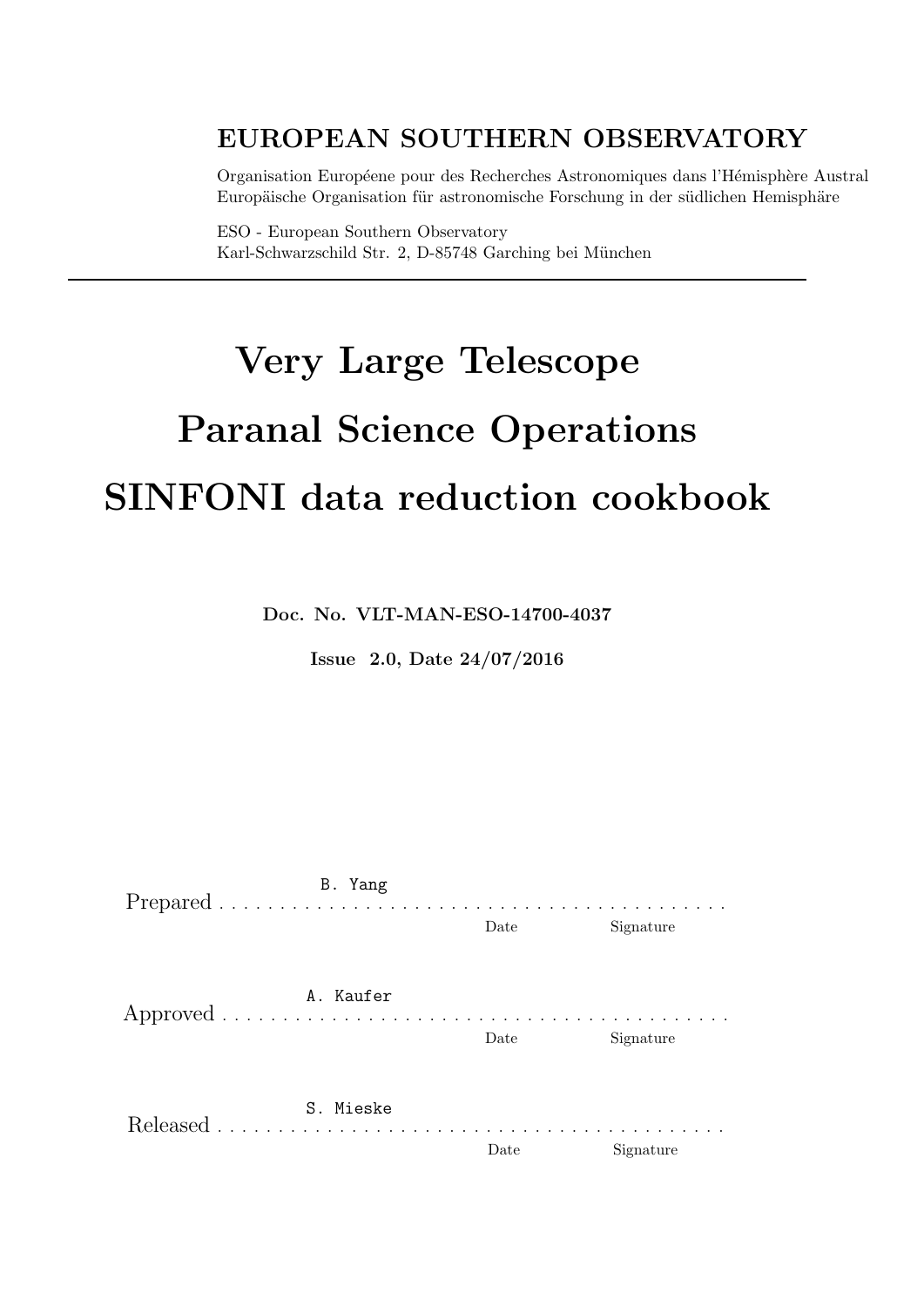This page was intentionally left blank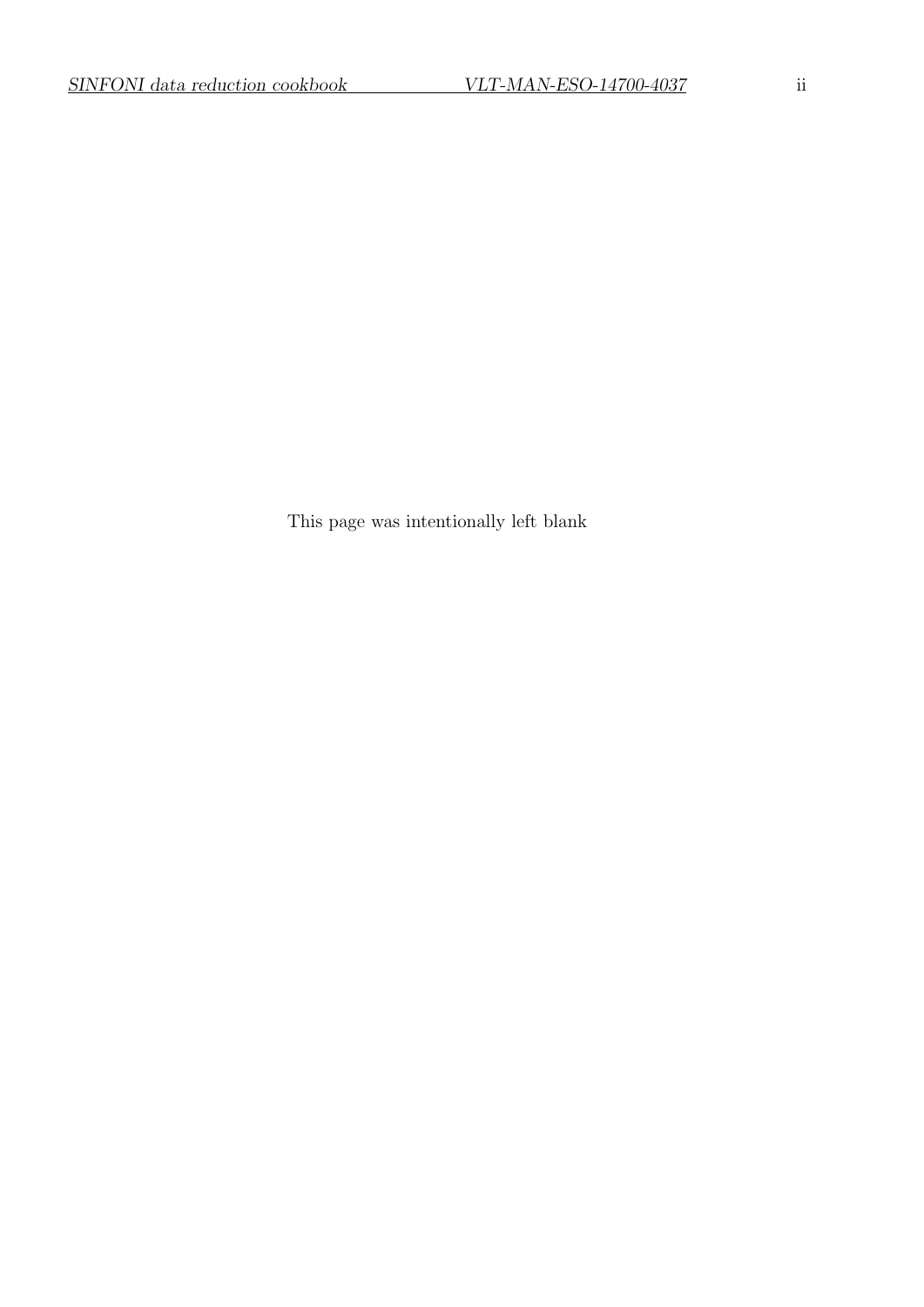### Change Record

|  | $\text{Issue/Rev.}$ Date   Section/Parag. affected   Reason/Initiation/Documents/Remarks |
|--|------------------------------------------------------------------------------------------|
|  |                                                                                          |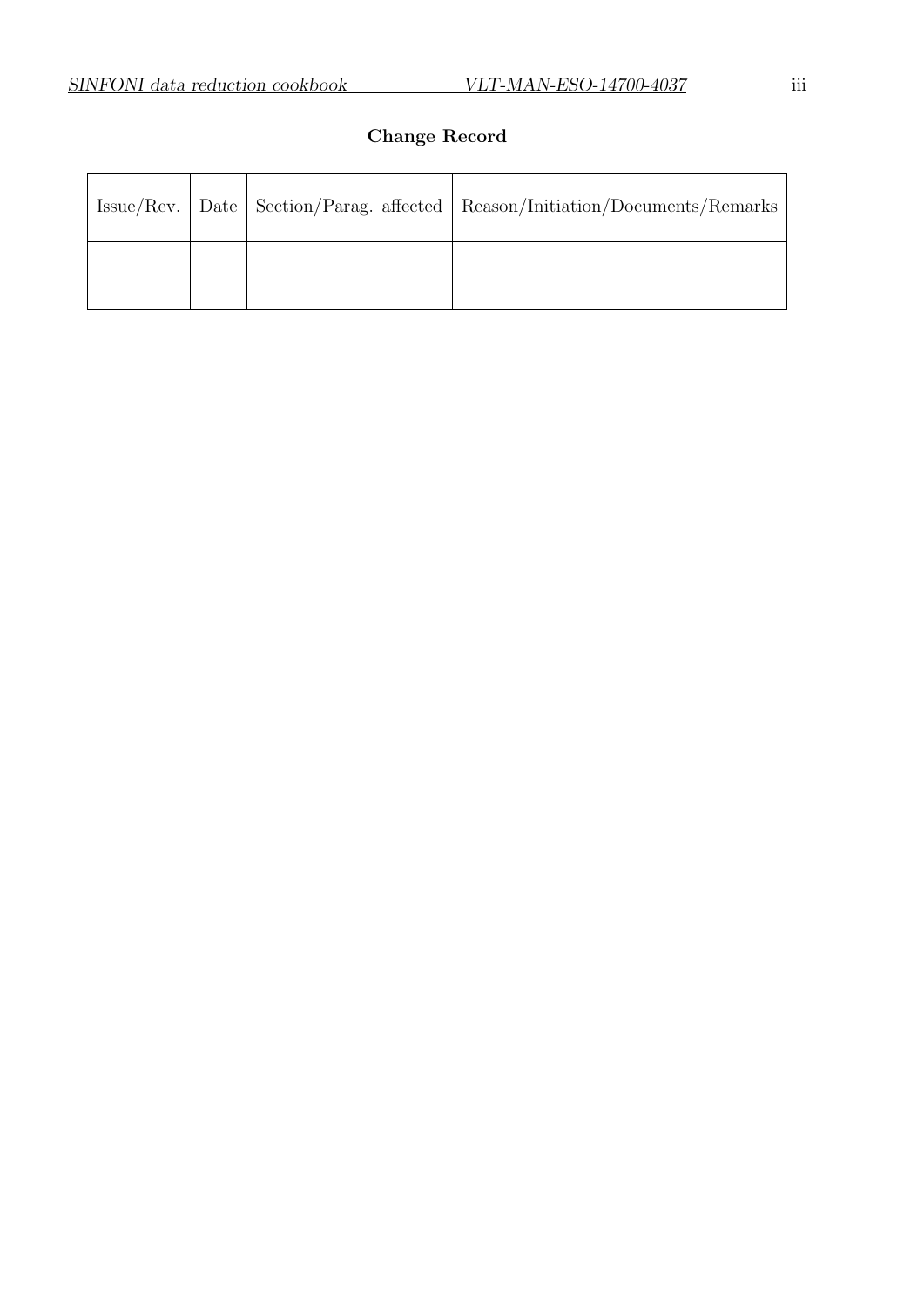This page was intentionally left blank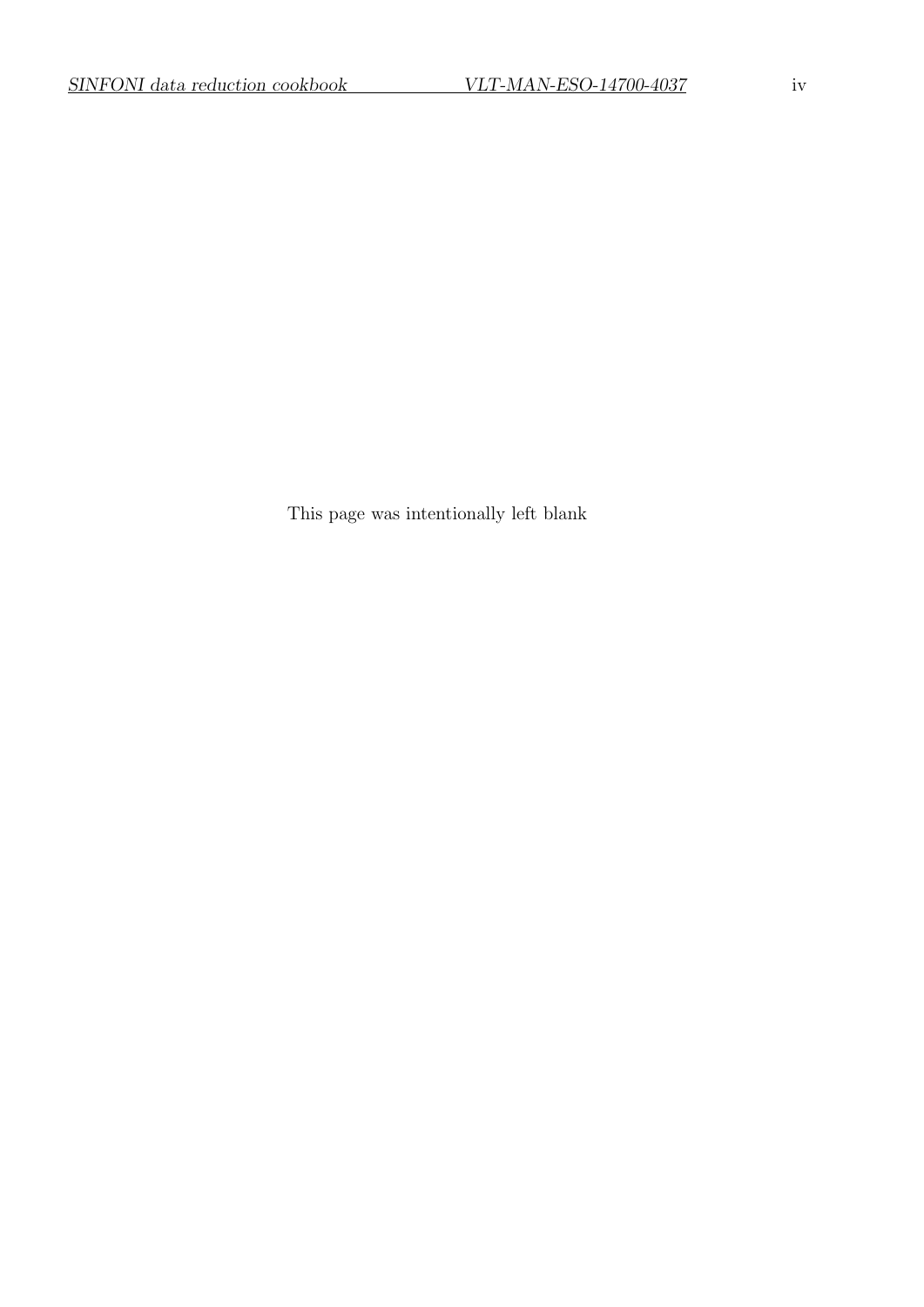# Contents

| $\mathbf 1$    |     | Introduction                                                                            | $\mathbf{1}$   |  |
|----------------|-----|-----------------------------------------------------------------------------------------|----------------|--|
|                | 1.1 |                                                                                         | $\mathbf{1}$   |  |
|                | 1.2 |                                                                                         | $\mathbf{1}$   |  |
|                |     | 1.2.1                                                                                   | $\mathbf{1}$   |  |
|                |     | 1.2.2                                                                                   | $\mathbf{1}$   |  |
|                | 1.3 |                                                                                         | $\overline{2}$ |  |
|                | 1.4 |                                                                                         | $\overline{2}$ |  |
| $\overline{2}$ |     | An overview of the SINFONI data product                                                 | 3              |  |
|                | 2.1 |                                                                                         | 3              |  |
|                | 2.2 |                                                                                         | 3              |  |
|                | 2.3 |                                                                                         | 3              |  |
| 3              |     | <b>Reducing SINFONI data</b>                                                            | $\overline{4}$ |  |
|                | 3.1 |                                                                                         | $\overline{5}$ |  |
|                |     | Checking the detector linearity with sinfo rec-detlin<br>3.1.1                          | $\overline{5}$ |  |
|                |     | Making master dark with <b>sinfo_rec_mdark</b><br>3.1.2                                 | $\overline{5}$ |  |
|                |     | 3.1.3                                                                                   | $\overline{5}$ |  |
|                | 3.2 | Computing the optical distortion with sinfo_rec_distortion                              | $\overline{5}$ |  |
|                | 3.3 | 6                                                                                       |                |  |
|                | 3.4 | $\overline{7}$                                                                          |                |  |
|                | 3.5 | Spectrum extraction with sinfo_utl_cube2spectrum                                        | $\overline{7}$ |  |
|                | 3.6 | Tips to improve sky subtraction for faint targets $\dots \dots \dots \dots \dots \dots$ | 8              |  |
|                | 3.7 |                                                                                         | 8              |  |
|                |     |                                                                                         |                |  |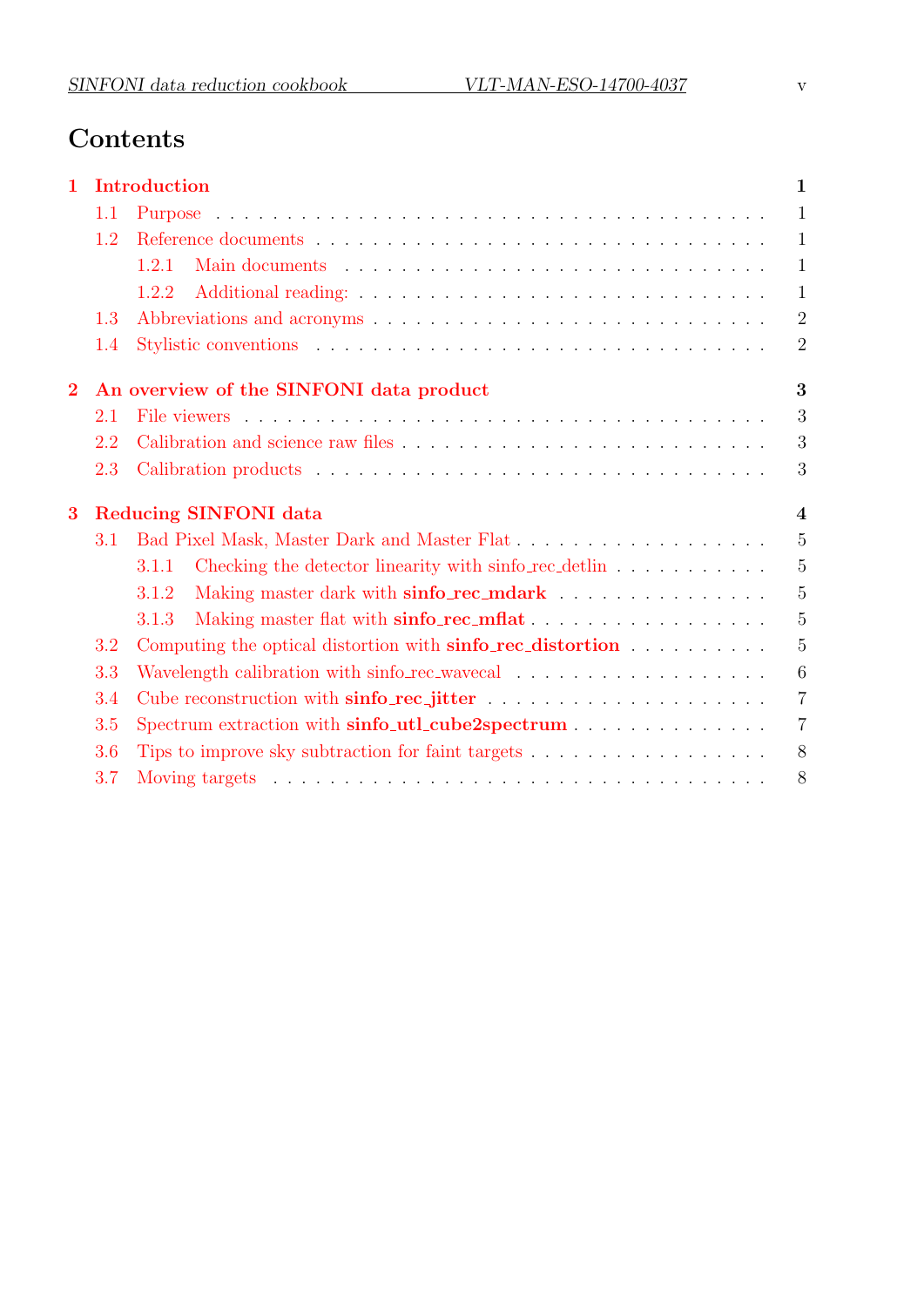# <span id="page-5-0"></span>1 Introduction

In this document you will find necessary information to guide you through the various steps of reduction of SINFONI data, which ultimately produce the reconstructed 3D cube needed to extract the spectral information corresponding to the region of interest of the SINFONI field-of-view.

#### <span id="page-5-1"></span>1.1 Purpose

The purpose of this document is to provide a brief introduction and quick help to the reduction of SINFONI data. A more detailed explanation of the data reduction process and use of the pipeline can be found in the SINFONI Pipeline User Manual (VLT-MAN-ESO-19500-3600), whose latest version can be downloaded from the ESO-VLT instrument pipelines webpage: http://www.eso.org/projects/dfs/dfs-shared/web/vlt/vlt-instrument-pipelines.html

It is also important to keep in mind that, as all reduction software aiming at processing a wide variety of astronomical data, the tools described in this document will certainly be found of limited use in certain complex cases, either due to the observing strategy adopted, or simply to the nature of the science target.

This document is an updated version of the SINFONI reduction cookbook, however, it is expected to evolve considerably over time, particularly while the users, including myself, are gaining experience with the subtleties of SINFONI data reduction. For this reason, all users are welcomed to send useful comments and suggestions regarding improved ways to reduce SINFONI data to the instrument user account: sinfoni@eso.org".

#### <span id="page-5-2"></span>1.2 Reference documents

Please refer to the documents listed below to best optimize both the use of SINFONI to carryout your research program, and the use the ESO pipeline to reduce your data:

#### <span id="page-5-3"></span>1.2.1 Main documents

1 SINFONI Pipeline User Manual - VLT-MAN-ESO-19500-3600 http://www.eso.org/projects/dfs/dfs-shared/web/vlt/vlt-instrument-pipelines.html 2 SINFONI User Manual - VLT-MAN-ESO-14700-3517 http://www.eso.org/instruments/sinfoni/doc

#### <span id="page-5-4"></span>1.2.2 Additional reading:

3 Common Pipeline Library (CPL) http://www.eso.org/sci/data-processing/software/cpl 4 Gasgano File Organizer http://www.eso.org/observing/gasgano 5 ESORex command line tool http://www.eso.org/sci/data-processing/software/cpl/esorex.html 6 QFITSView datacube viewer http://www.mpe.mpg.de/∼ott/QFitsView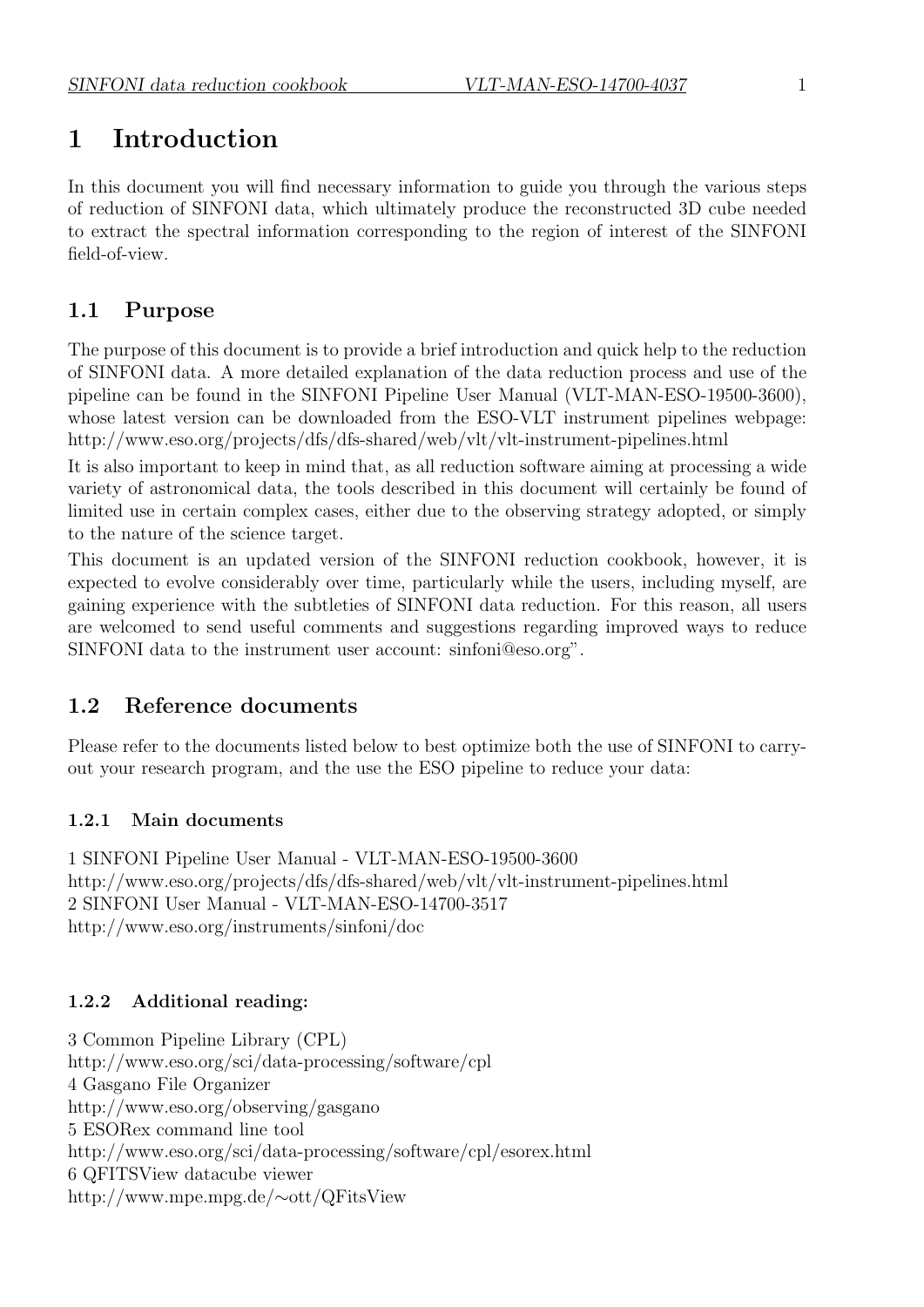7 Euro3D cube viewer http://www.aip.de/Euro3D/E3D 8 SINFONI quality control and data flow operations web pages http://www.eso.org/observing/dfo/quality/indexsinfoni.html 9 Euro3D data format http://www.aip.de/Euro3D/E3D/E3Ddistrfiles/Documentation/Euro3Dformat.pdf 10 Pipeline recipes, download links, installation instructions http://www.eso.org/projects/dfs/dfs-shared/web/sinfoni/sinfo-pipe-recipes.html

#### <span id="page-6-0"></span>1.3 Abbreviations and acronyms

The following abbreviations and acronyms are used in this document:

| SciOp       | Science Operations                                  |
|-------------|-----------------------------------------------------|
| <b>ESO</b>  | European Southern Observatory                       |
| Dec         | Declination                                         |
| eclipse     | ESO C Library Image Processing Software Environment |
| ESO-MIDAS   | ESO's Munich Image Data Analysis System             |
| <b>FITS</b> | Flexible Image Transport System                     |
| <b>IRAF</b> | Image Reduction and Analysis Facility               |
| <b>PAF</b>  | <b>PArameter File</b>                               |
| RA          | Right Ascension                                     |
| UT          | Unit Telecope                                       |
| <b>VLT</b>  | Very Large Telescope                                |

#### <span id="page-6-1"></span>1.4 Stylistic conventions

The following styles are used:

| bold |  |  |  | in the text, for commands, etc., as they have to be typed. |
|------|--|--|--|------------------------------------------------------------|
|------|--|--|--|------------------------------------------------------------|

 $italic$  for parts that have to be substituted with real content.

 $|{\rm box}|$  for buttons to click on.

teletype for examples and filenames with path in the text.

Bold and italic are also used to highlight words.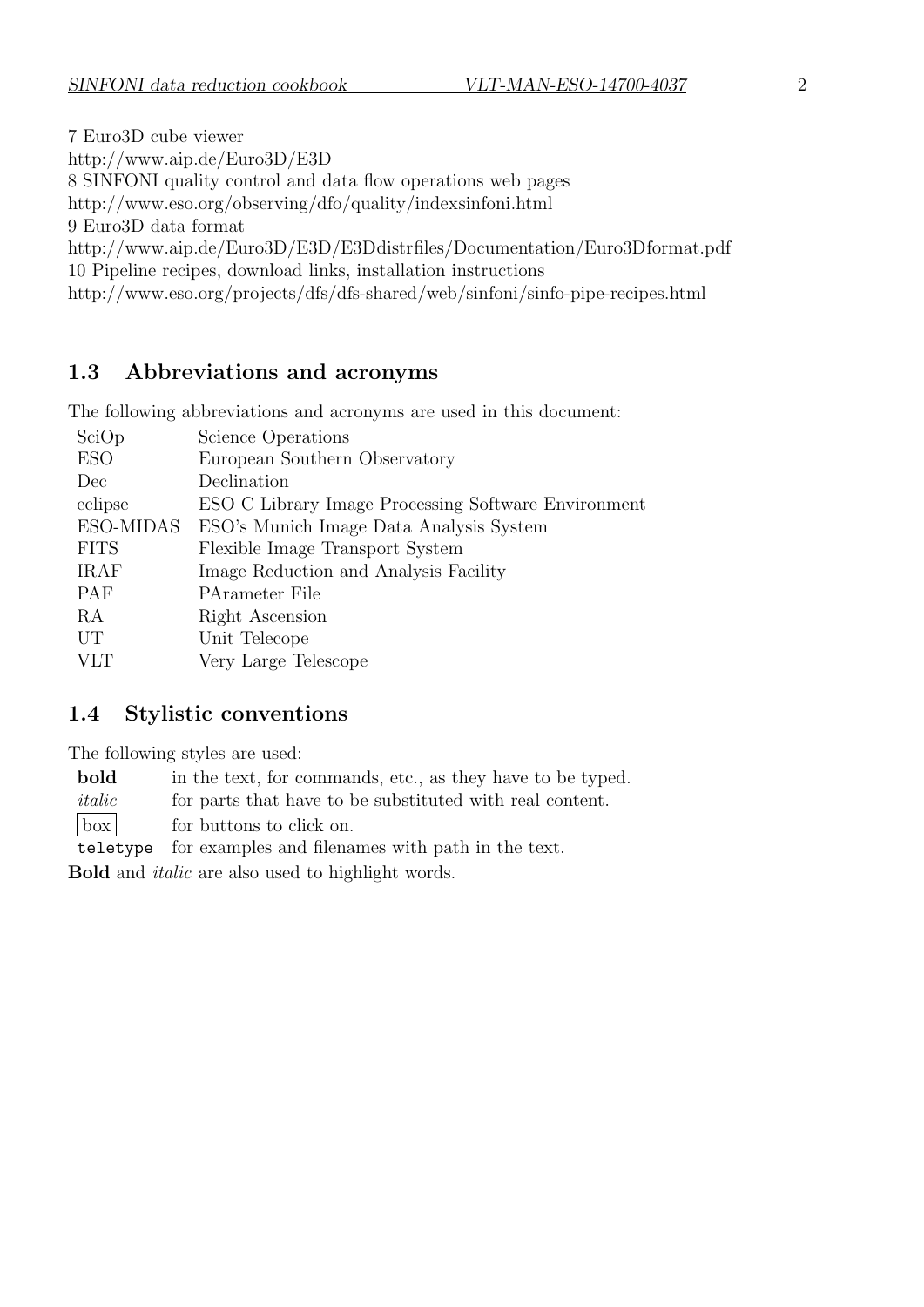# <span id="page-7-0"></span>2 An overview of the SINFONI data product

SINFONI is an Integral Field Spectrograph in conjunction with the MACAO Adaptive Optics (AO) Module. Observations can be done either using AO in Natural Guide Star (NGS) or Laser Guide Star (LGS) modes, or in seeing limited conditions (i.e. no AO correction). SINFONI uses an image slicer to sample a square patch of the focal plane, cut it into 32 stripes. These stripes are dispersed spectrally and reimaged on a 2048×2048 detector. The instrument operates in the J, H, K and  $H+K$  bands (i.e. from 1 to 2.5 microns) with average resolutions between  $2000-4000$  depending on the setting. SINFONI has plate scales of  $0.25$ ", 0.1" and 0.025" per pixel, which correspond to 8, 3 and 0.8 arcsec<sup>2</sup> FOVs (large, medium and small). An Integral Field Spectrograph such as SINFONI, produces 2-dimensional raw image files that contain both spatial and spectral information. It is therefore possible to reconstruct the science frame into a 3D data cube. Conventionally the X and Y represent the spatial directions on sky, while the corresponding spectrum is along the Z axis.

#### <span id="page-7-1"></span>2.1 File viewers

Regular fits files are best viewed with the usual suites of tools such as saoimage, ds9, fv, skycat, the two later allowing also to display the content of fits tables. Links to download these tools can be found at: http://tdc-www.harvard.edu/software/saoimage.html.

An efficient tool to display SINFONI 3-D cube has been developed by our colleagues at MPE and can be accessed at : http://www.mpe.mpg.de/∼ott/QFitsView.

More information can be found in the user manual, as well as on the instrument webpages:

- http://www.eso.org/instruments/sinfoni/overview.html

- http://www.eso.org/instruments/sinfoni/inst

#### <span id="page-7-2"></span>2.2 Calibration and science raw files

The science and calibration files for SINFONI consist of the following frames below. ESO uses custom FITS keywords for file classifications. Every raw frame produced by the instrument is uniquely classified by means of the DPR.CATG, DPR.TYPE and DPR.TECH keywords. The table below lists al the available combinations for SINFONIs calibration frames. When retrieve science data from the ESO Science Archive Facility, the user needs to choose "Selected files + associated raw calibrations (if available)" option to download necessary calibration files. Darks, flats and arcs are taken daily. The linearity calibrations are taken about once per week in each of the four gratings. The distortion calibrations are taken once per month in each of the four gratings.

A complete description can be found at: http://www.eso.org/observing/dfo/quality/SINFONI/pipeline/recipe calib.html

#### <span id="page-7-3"></span>2.3 Calibration products

The ESO pipeline recipes produce files which can be classified according to their PRO.CATG keywords. In the table below we list some of those files. Again, more information about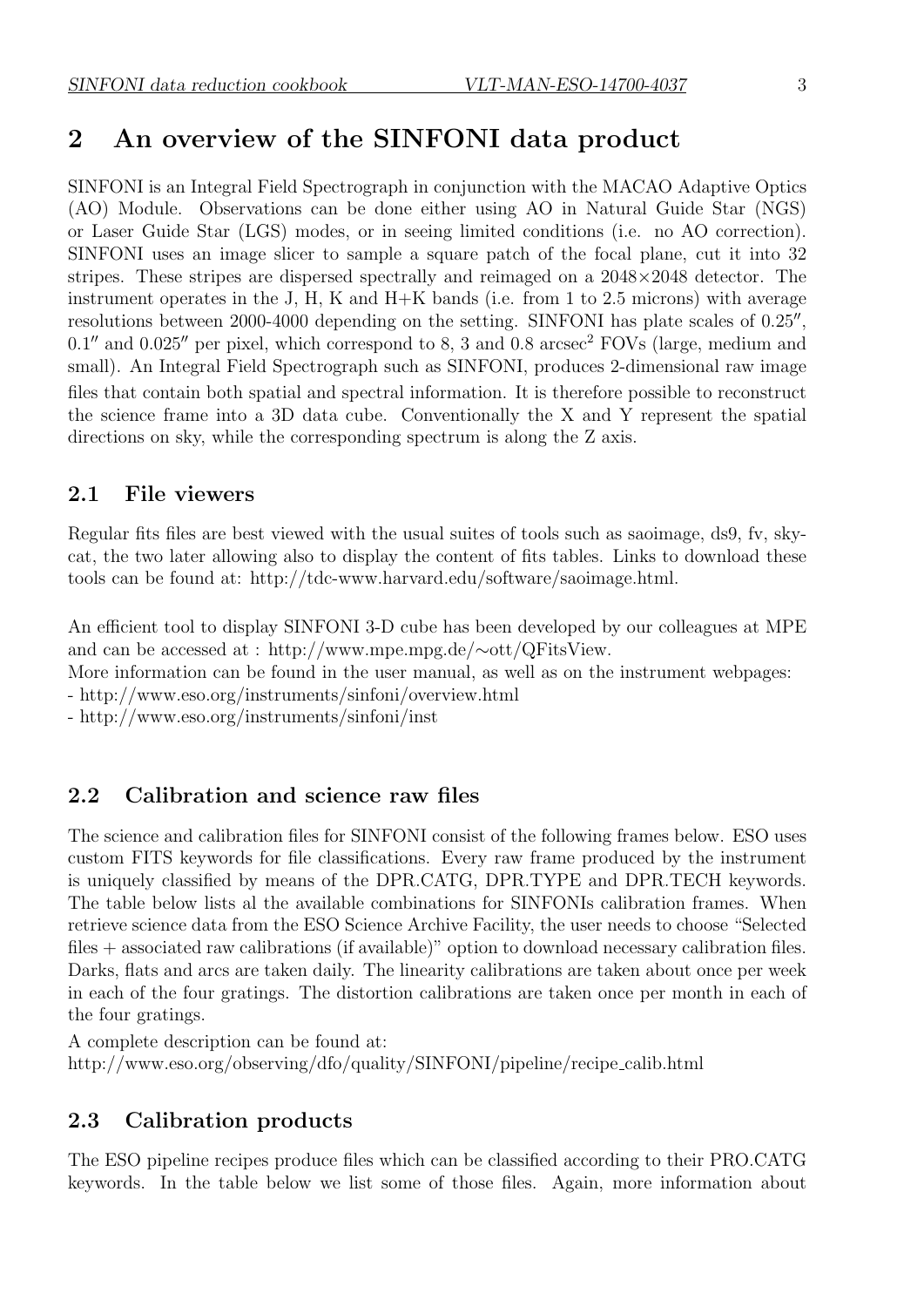| DPR.CATG       | DPR.TYPE              | DPR.TECH     | Type of frame          |
|----------------|-----------------------|--------------|------------------------|
| <b>CALIB</b>   | LINEARITY, LAMP       | <b>IFU</b>   | Detector Linearity     |
| <b>CALIB</b>   | <b>DARK</b>           | <b>IMAGE</b> | Dark                   |
| <b>CALIB</b>   | FLAT, LAMP            | <b>IFU</b>   | Flat                   |
| <b>CALIB</b>   | DISTORTION, FIBER, NS | <b>IFU</b>   | Distortion North-South |
| <b>CALIB</b>   | DISTORTION, FLAT, NS  | <b>IFU</b>   | Distortion Flats       |
| <b>CALIB</b>   | DISTORTION, WAVE, NS  | <b>IFU</b>   | Distortion Wave        |
| <b>CALIB</b>   | WAVE, LAMP            | <b>IFU</b>   | Wave                   |
| <b>CALIB</b>   | PSF-CALIBRATOR        | <b>IFU</b>   | PSF Star               |
| <b>CALIB</b>   | SKY, PSF-CALIBRATOR   | <b>IFU</b>   | Sky for PSF Star       |
| <b>CALIB</b>   | <b>STD</b>            | <b>IFU</b>   | Telluric Standard      |
| <b>CALIB</b>   | SKY, STD              | <b>IFU</b>   | Sky for Telluric       |
| <b>SCIENCE</b> | <b>OBJECT</b>         | IFU, NODDING | Science                |
| <b>SCIENCE</b> | <b>SKY</b>            | IFU, NODDING | Sky for Science        |

the pipeline recipe outputs files can be found in the Pipeline User Manual, as well as at: http://www.eso.org/observing/dfo/quality/SINFONI/pipeline/recipe calib.html

| PRO.CATG                 | Type of frame                                                       |
|--------------------------|---------------------------------------------------------------------|
| BP MAP NL                | Non linear bad pixels map                                           |
| BP MAP HP                | Hot pixels map                                                      |
| MASTER BP MAP            | Map of all bad pixels                                               |
| <b>MASTER DARK</b>       | Reduced dark frame                                                  |
| MASTER FLAT LAMP         | Reduced lamp at field                                               |
| <b>DISTORTION</b>        | Distortion coecients                                                |
| <b>SLITLETS DISTANCE</b> | Table with relative slitlets distances                              |
| WAVE MAP                 | Wavelength calibration map                                          |
| <b>SLIT POS</b>          | Pixel position for start/end of each slitlet (static also provided) |
| DRS SETUP WAVE           | Static wavelength calibration                                       |
| FIRST COL                | Static: table with initial guess of pixel position of first slitlet |
| REF LINE ARC             | Static: table with wavelength and line intensity                    |
| REF BP MAP               | Static bad pixel map                                                |
| ATM REF CORR             | reference atmospheric refraction correction catalog                 |
| STD STAR SPECTRUM        | Extracted spectrum 1D image                                         |
| COADD STD                | Coadd cube for standard                                             |
| COADD OBJ                | Coadd cube for science object                                       |

# <span id="page-8-0"></span>3 Reducing SINFONI data

Please, for more information, refer to the "Reduction cascade" description, available in the Chapter "Data reduction" of the Pipeline User Manual. This Chapter guides you though the main steps of data reduction, which are summarized below.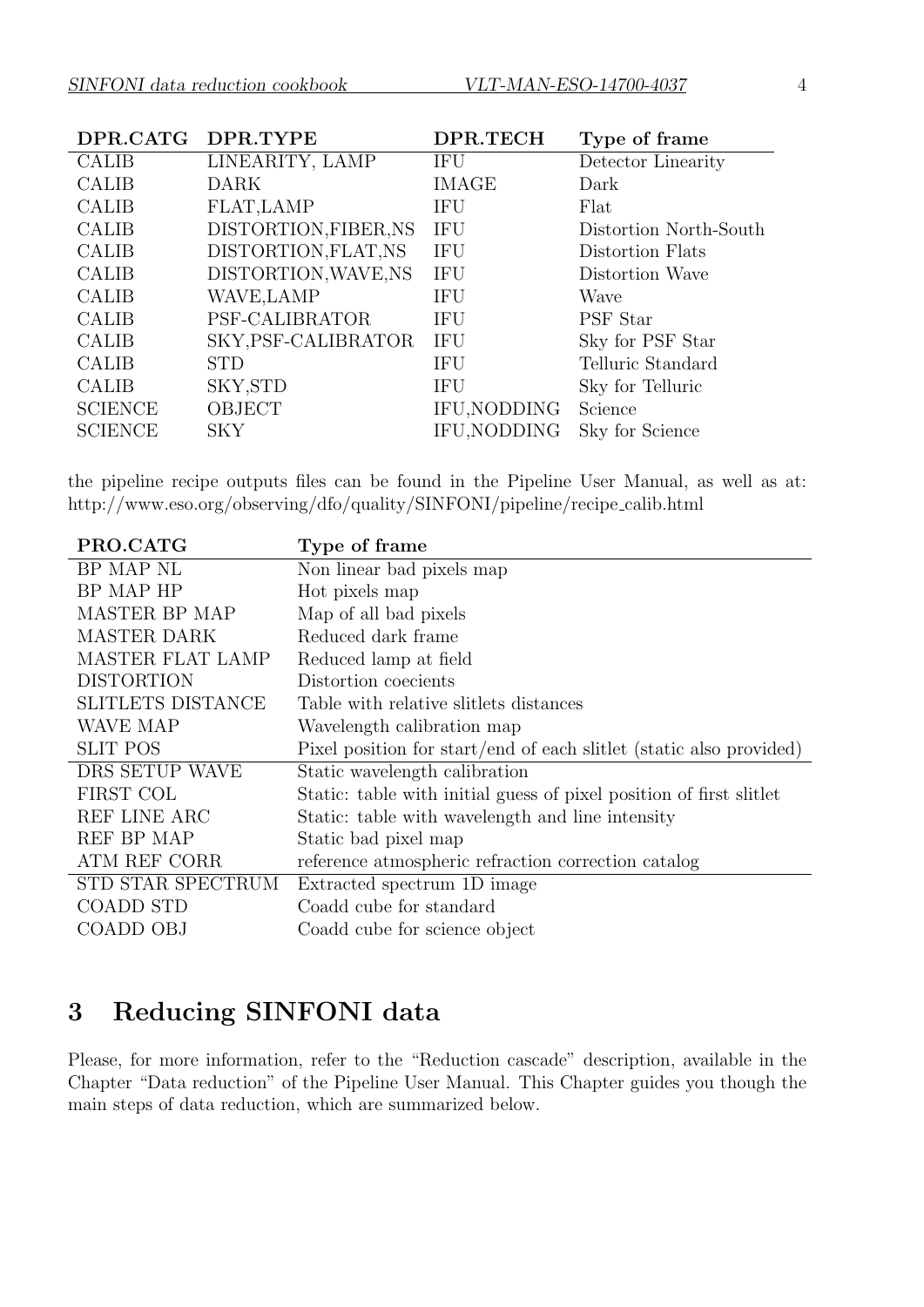#### <span id="page-9-0"></span>3.1 Bad Pixel Mask, Master Dark and Master Flat

The first step of the reduction consists to build the mask of badpixels, which is made of the dead, hot, and non-linear pixels. The following will guide you through the reduction steps to identify bad pixels, and create the "master dark" and "master flat" frames. The outputs are:

#### <span id="page-9-1"></span>3.1.1 Checking the detector linearity with sinfo rec detlin

The recipe sinfo rec detlin computes the detector responsivity as a function of the pixel intensity and determines when it becomes non linear. Input is a set of 24 Linearity frames (DPR.TYPE=LINEARITY LAMP), which are provided as part of the SINFONI calibration. The main output file is a map of non-linear pixels (PRO.CATG=BP\_MAP\_NL). Non-linear pixels are identified by fitting a set of linearity frames taken with various exposure time (1, 9, 18, 27, 36, 45s). Linearity frames are taken with the 25mas/pix scale and with the same grism and filter setting as that of the science observations. The most sensitive parameter is sinfoni.bp\_lin.nlin\_threshold, which defines the criterion of identifying bad pixels.

#### <span id="page-9-2"></span>3.1.2 Making master dark with sinfo rec mdark

The recipe sinfo rec mdark generates a master dark by stacking a set of raw darks (DPR.TYPE=DARK) and rejecting outliers. It also generates a bad pixel map flagging the hot-current pixels. The main output files are a map of hot pixels (PRO.CATG=BP MAP HP) and a master dark image (PRO.CATG=MASTER\_DARK). It is recommended to check the raw dark frames and discard the frames that are contaminated with cosmic rays. The contaminated darks would degrade the quality of the master dark frame and hot pixel frame. Three parameters,  $sin$ foni.bp\_noise.thresh\_sigma\_factor, sinfoni.dark.low\_rejection and sinfoni.dark.high\_rejection, can be adjusted to improve the output quality.

#### <span id="page-9-3"></span>3.1.3 Making master flat with sinfo rec mflat

| Input File                           | PRO.CATG   | <b>Short Description</b>                           |
|--------------------------------------|------------|----------------------------------------------------|
| SINFO.2015-02-28TNNN.fits FLAT, LAMP |            | a set of raw flat field images                     |
| out_bp_lin.fits                      | BP_MAP_NL  | a non-linear pixels map, output by sinfo rec_mdark |
| out_bp_noise.fits                    | BP_MAP_HP  | a hot pixel map, output by sinfo_rec_mdark *       |
| REF_BP_MAP.fits                      | REF_BP_MAP | a reference bad pixel map,                         |
|                                      |            | supplied by the pipeline package                   |

The recipe sinfo rec mflat generates a master flat field frame and a bad pixel map. Input files needed for this recipe are:

\* It is recommended to use the hot pixel map that is created using darks taken with low DITs. The main output file are a master bad pixel map (PRO.CATG=MASTER\_BP\_MAP) and master flat field image (PRO.CATG=MASTER FLAT LAMP).

#### <span id="page-9-4"></span>3.2 Computing the optical distortion with sinfo rec distortion

The recipe sinfo rec distortion computes a table of the distortion coefficients and the distance between the individual slitlets. Input files needed for this recipe are: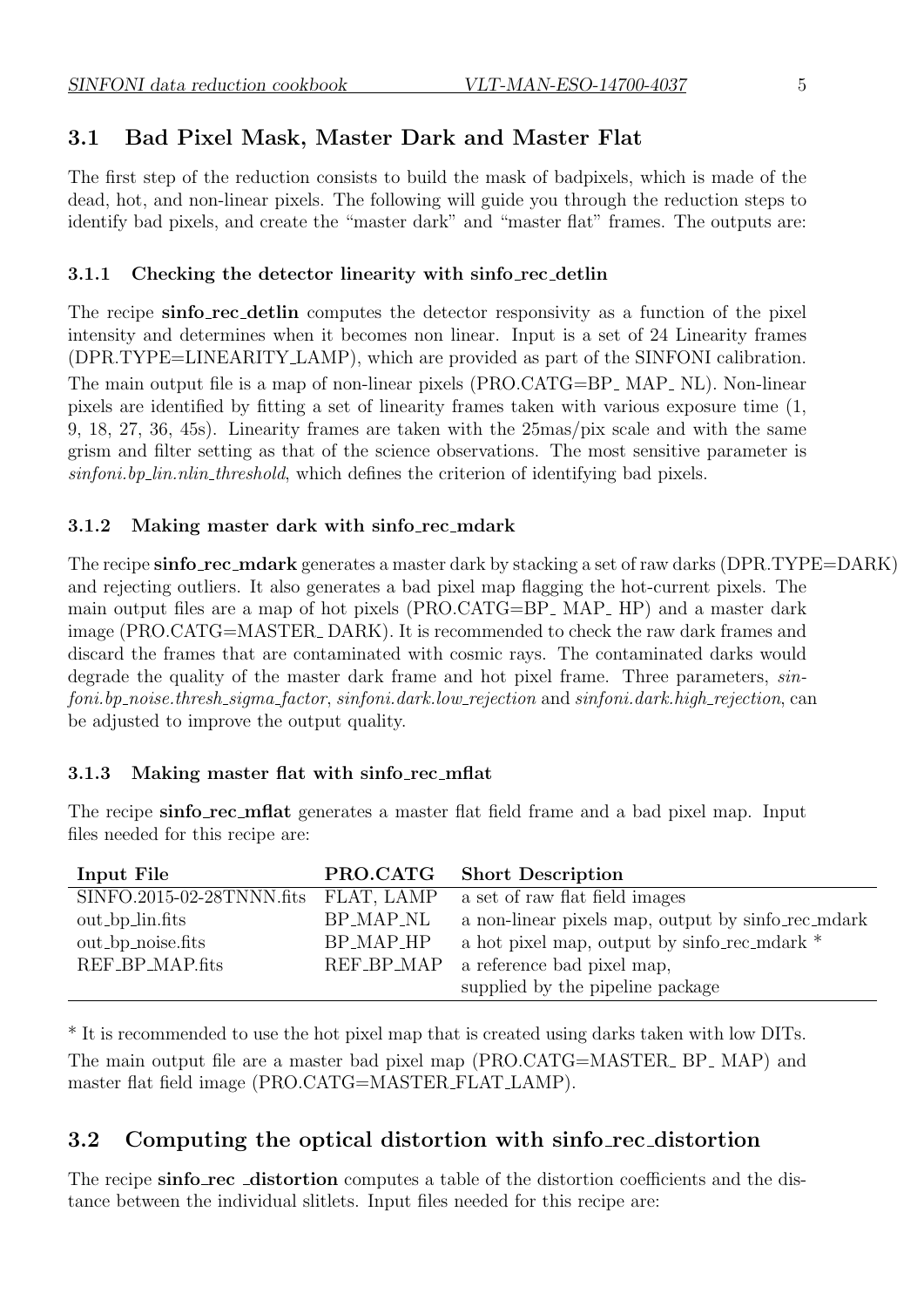| Input File                | DPR.TYPE        | <b>Short Description</b>                        |
|---------------------------|-----------------|-------------------------------------------------|
| SINFO.2015-02-26TNNN.fits | <b>FIBRE_NS</b> | a set of 75 distortion frames, used to generate |
|                           |                 | an uniformly illuminated synthetic fibre flat   |
| SINFO.2015-02-28T*.fits   | <b>FLAT_NS</b>  | a set of 2 distortion flat frames               |
|                           |                 | with the flat lamp ON and OFF                   |
| SINFO.2015-02-28T*.fits   | <b>WAVE_NS</b>  | a set of 2 calibration arc frames               |
|                           |                 | with the lamp ON and OFF                        |
| xenonHK.fits              | REF_LINE_ARC    | the reference line list of the appropriate band |
|                           |                 | (e.g. $H+K$ ), supplied by the pipeline package |
| drs_setup_wave.fits       | DRS_SETUP_WAVE  | the static parameters table,                    |
|                           |                 | supplied by the pipeline package                |

The main output files is a FITS table containing the coefficients of the optical distortion polynomial. The second output is a SLITLET DISTANCE table stores the computed slitlets distances from the left edge of the first slitlet. These output files will be used to create the wavelength map (i.e. to assign a wavelength value to each pixel on your detector), as well as to reconstruct the final 3D cubes.

#### <span id="page-10-0"></span>3.3 Wavelength calibration with sinfo rec wavecal

The sinfo rec wavecal recipe is used to determine the wavelength dispersion coefficients and construct a wavelength calibration map. It also determines the positions of the edges of each slitlet. Input files needed for this recipe are:

| Input File               | DPR.TYPE          | <b>Short Description</b>                 |
|--------------------------|-------------------|------------------------------------------|
| SINFO.2015-02-28TNN.fits | <b>WAVE_LAMP</b>  | a set of 2 calibration arc frames        |
|                          |                   | with the lamp ON and OFF                 |
| xenonHK.fits             | REF_LINE_ARC      | the reference line list,                 |
|                          |                   | supplied by the pipeline package         |
| out_flat.fits            | MASTER_FLAT_LAMP  | a master flat, output by sinfo_rec_mflat |
| out_bpmap_sum.fits       | MASTER_BP_MAP     | a bad pixels map,                        |
|                          |                   | output by sinfo_rec_mflat                |
| out_distortion.fits      | <b>DISTORTION</b> | a distortion table,                      |
|                          |                   | output by sinfo_rec_distortion           |
| drs_setup_wave.fits      | DRS_SETUP_WAVE    | the static parameters table              |
| M.SINFONI.NNN.fits       | <b>SLIT_POS</b>   | the slitlet edge position table          |

The slitlet position table (PRO.CATG=SLIT\_POS) is required if the parameter wcal-slitpos\_bootstrap is set to **FALSE**, which is the default setting for robustness. Note that SLIT POS table is also the output of the **sinfo\_rec\_wavecal** recipe. The input slitlet position file, M.SINFONI.NNN.fits, is usually downloaded as part of the calibration files together with the science data. The other main output file is the wavelength map of the detector (PRO.CATG=WAVE MAP). Alternatively, wavelength calibration can be performed using OH skylines instead of the arc lamps. In this case, the two on/off ac lamp frames need to be replaced with a sky frame (PRO.CATG= SKY NODDING) and a dark frame (PRO.CATG= MASTER DARK). Also the drs setup wave.fits needs to be replaced with drs setup wave oh.fits The wavelength map obtained using the sky frame may grant a better calibration accuracy. However, input sky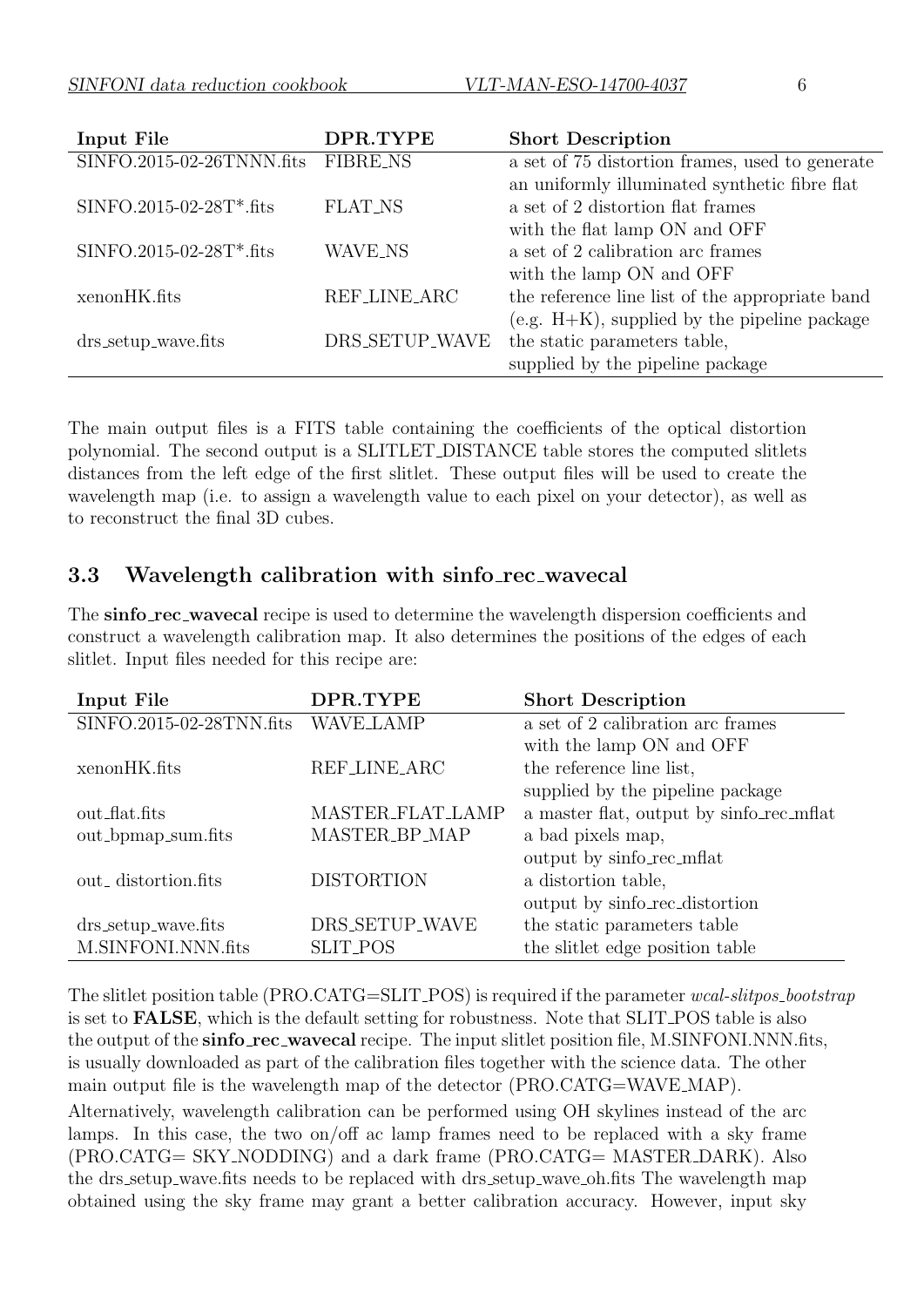frames need to have high signal to noise ratio (SNR). Sky frames of 250 mas and often of 100 mas have sufficient SNR. In case of 25 mas observations, sky frames usually have too low SNR to be useful for wavelength calibration. For J and H bands, there are plenty of OH lines to ensure accurate wavelength calibration. In K-band, the accuracy of sky-based calibration may be less robust beyond 2.3  $\mu$ m due to the lack of OH lines.

#### <span id="page-11-0"></span>3.4 Cube reconstruction with sinfo rec jitter

The sinfo rec-jitter recipe subtracts sky background, corrects for the flat-field and constructs a wavelength calibrated cube for each exposure. Finally, all the cubes of the same target are aligned and combined. This recipe can be used to reduce PSF standard (PRO.CATG=PSF, and SKY PSF) , telluric standard (PRO.CATG=STD, and SKY STD) and scientific targets data (PRO.CATG=OBJECT NODDING, SKY NODDING).

Input File DPR.TYPE Short Description SINFO.2015-02-28TNN.fits OBJECT\_NODDING object and sky frames & SKY NODDING out flat.fits MASTER FLAT LAMP a master flat out bpmap sum.fits MASTER BP MAP a bad pixels map out wavemap ima.fits WAVE MAP output by sinfo rec wavecal out slitpos.fits SLIT POS output by sinfo rec wavecal out distortion.fits DISTORTION output by sinfo rec distortion out distances.fits SLITLETS DISTANCE output by sinfo rec distortion SLGATM\_REF\_CORR\_HK\_025.fits ATM\_REF\_CORR supplied by the pipeline package

In case of reducing science data, input files needed for this recipe are:

The ATM REF CORR frame is optional, which is used to compute the correction due atmospheric refraction. The correction is applied only if this input frame is provided. The atmospheric correction is recommended, particularly when the object is observed at a high airmass.

The main output is the coadded reconstructed cube of the science target "out objnod.fits" (PRO.CATG= COADD\_OBJ). Individual reconstructed cubes "out\_cube\_obj\_N.fits"

(PRO.CATG=OBS OBJ) of the science target are part of the output as well. For the full list of the output of  $\sin$ fo rec jitter, refer to section (10.8.2) of the SINFONI Pipeline User manual.

NOTE: for pupil tracking mode, sinfo rec pupil should be used instead of sinfo rec jitter. The only difference is to replace OBJECT NODDING and SKY NODDING frames with PUPIL LAMP frames.

## <span id="page-11-1"></span>3.5 Spectrum extraction with sinfo utl cube2spectrum

This is an optional recipe to perform cube to 1D spectrum image conversion.

Users need to change classification (PRO.CATG) of data cubes from OBS OBJ or COADD OBJ to CUBE. Extraction operations are: average, clean mean, median, sum. Possible apertures are: rectangle, circle.

If rectangle is chosen, users need to define the corner coordinates by llx, lly, urx, ury (lower left x,y and upper right x,y). If circle is chosen, users need to define the center (centerx, centery)